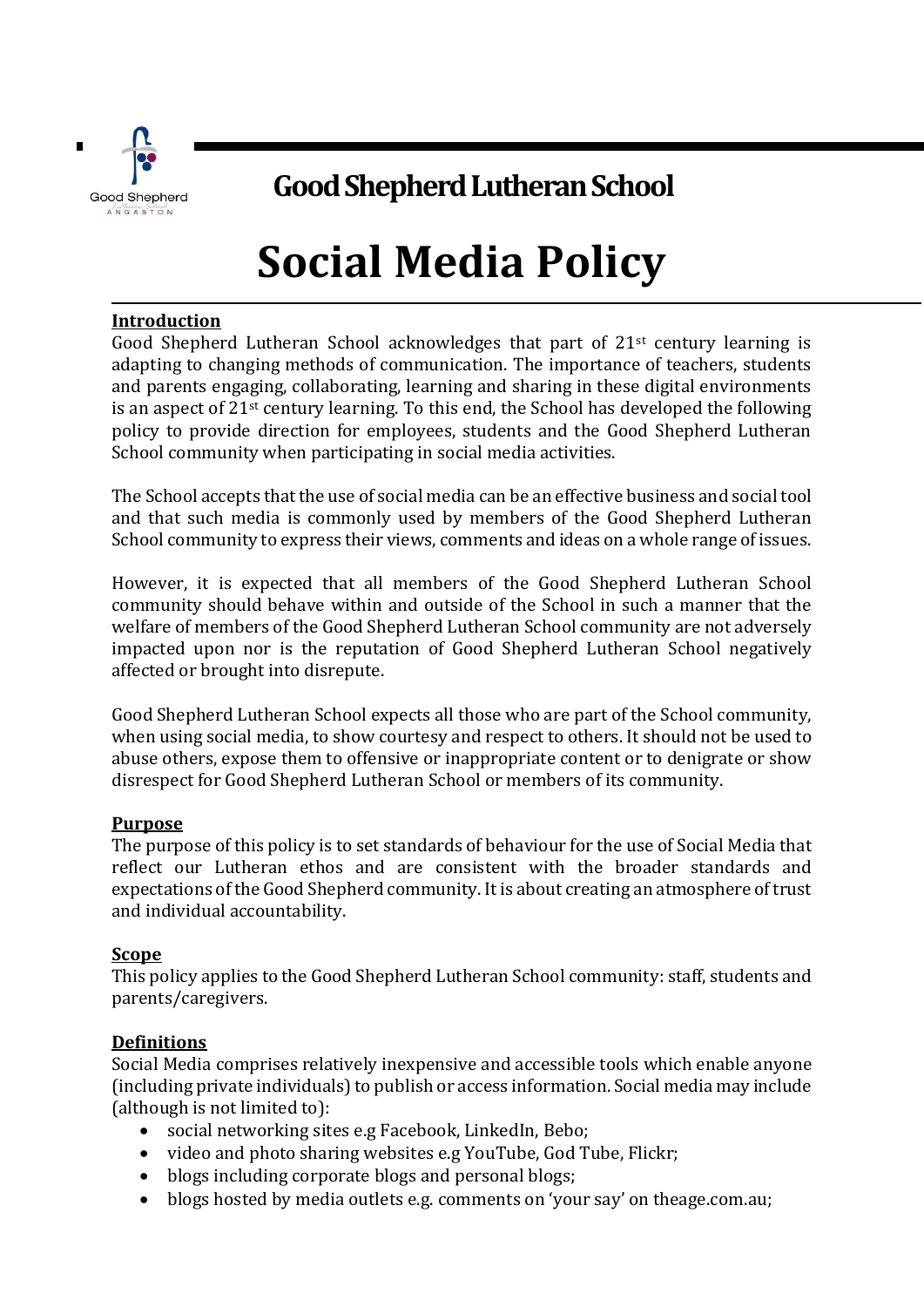- micro blogging e.g. Twitter;
- wikis and online collaborations e.g. Wikipedia;
- forums, discussion boards and groups, e.g. Google Groups, Whirlpool;
- vod and podcasting;
- electronic messaging e.g. email, SMS;
- online multiplayer gaming platforms e.g. World of Warcraft, Second Life.

# **Rights and Responsibilities**

A community can only function effectively when all members afford and treat each other with respect. Members of the Good Shepherd Lutheran School community are expected to show respect to others and the good name and reputation of Good Shepherd Lutheran School.

This policy is not intended to discourage nor unduly limit an employee's personal expression or online activities; however, potential for direct or indirect damage to be caused to others in our Community or the School through inappropriate use of social media is very real. As such a person's online behaviour should reflect the same standards of honesty, respect and consideration that a person uses face – to – face, and be in accordance with the Lutheran Ethos of the School and the highest Professional Standards as outlined in, but not limited to, the Staff Code of Ethics and the National Professional Standards for Teachers.

All interactions between employees and students via Social Media platforms must only occur in an educational context and be fully transparent (that is readily accessible for viewing by the Principal, or Principal's delegate, at all times.) To this intent, employees are requested to provide, at the request of the Principal from time to time, a record of all passwords/access codes used in respect to Social Media platforms by students in the educational context.

Employees must not accept students as 'friends' on their social network sites or interact with students on social networking sites. Employees are advised to use professional discretion before accepting ex – students or parents of current students as 'friends' on their social network sites.

When using social media, it is expected that members of our community will:

- Demonstrate appropriate personal and professional boundaries and behaviours.
- Demonstrate good digital citizenship.
- Ensure that their online behaviour reflects the same standards of honesty, respect and consideration that a person uses when communicating face – to – face.
- Respect the rights, privacy and confidentiality of others.
- Ensure all content published is accurate and not misleading.
- Consider whether how and what is posted reflects on their professional and personal character and the welfare of others.
- Not post or respond to material that is offensive, obscene, defamatory, threatening, harassing, bullying, discriminatory, hateful, violent, racist, sexist, pornographic, infringes copyright or is otherwise unlawful or might cause damage to the reputation of Good Shepherd Lutheran School or bring it into disrepute.